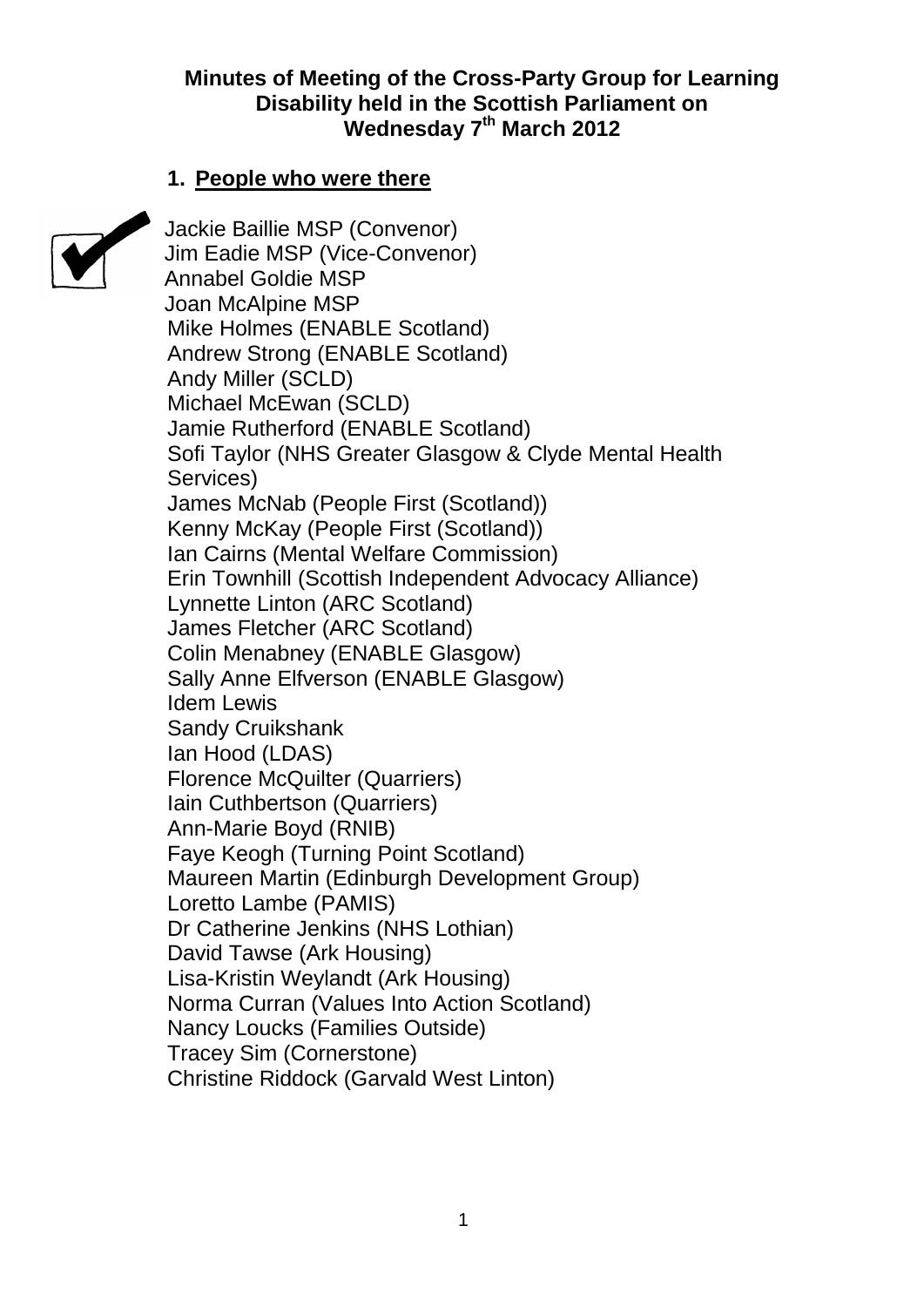

## **2. People who were not there**

Kirsten Hogg (Camphill Scotland) Dr Ros Lyall (Mental Welfare Commission) Morven Campbell (User and Carer Involvement) Caroline Gray (Quarriers) Heather Muldoon (RNIB) Charlene Tait (Scottish Autism) Sheena McAra (Threshold Edinburgh)

## **3. Matters Arising**

### People who have learning disability in prison

Gary Docherty from HMP Greenock came to the last meeting to tell us about the experiences of people who have learning disabilities in prisons across Scotland.

He told us that there are nearly 1,000 people who have learning disabilities in Scotland's prisons.

The group wrote to the Cabinet Secretary for Health, Wellbeing and Cities Strategy, Nicola Sturgeon, about this. We also sent a copy to the Justice Secretary, Kenny MacAskill. He told us that the Scottish Prison Service will continue to work with the NHS to support prisoners with learning disabilities.

We also asked a number of Parliamentary Questions about this. The Minister asked John Ewing, of the Scottish Prison Service to respond.

The group decided that we should invite John Ewing to either meet with us separately or come along to a future Cross Party Group to hear our concerns.

#### Welfare Reform

The Welfare Reform Bill has now been passed by the UK Parliament. The House of Lords made sure that some changes were made to the bill. This will slow down the introduction of some of these changes.

The Scottish Parliament have set up a committee on welfare reform. The Committee wants to hear from people who are



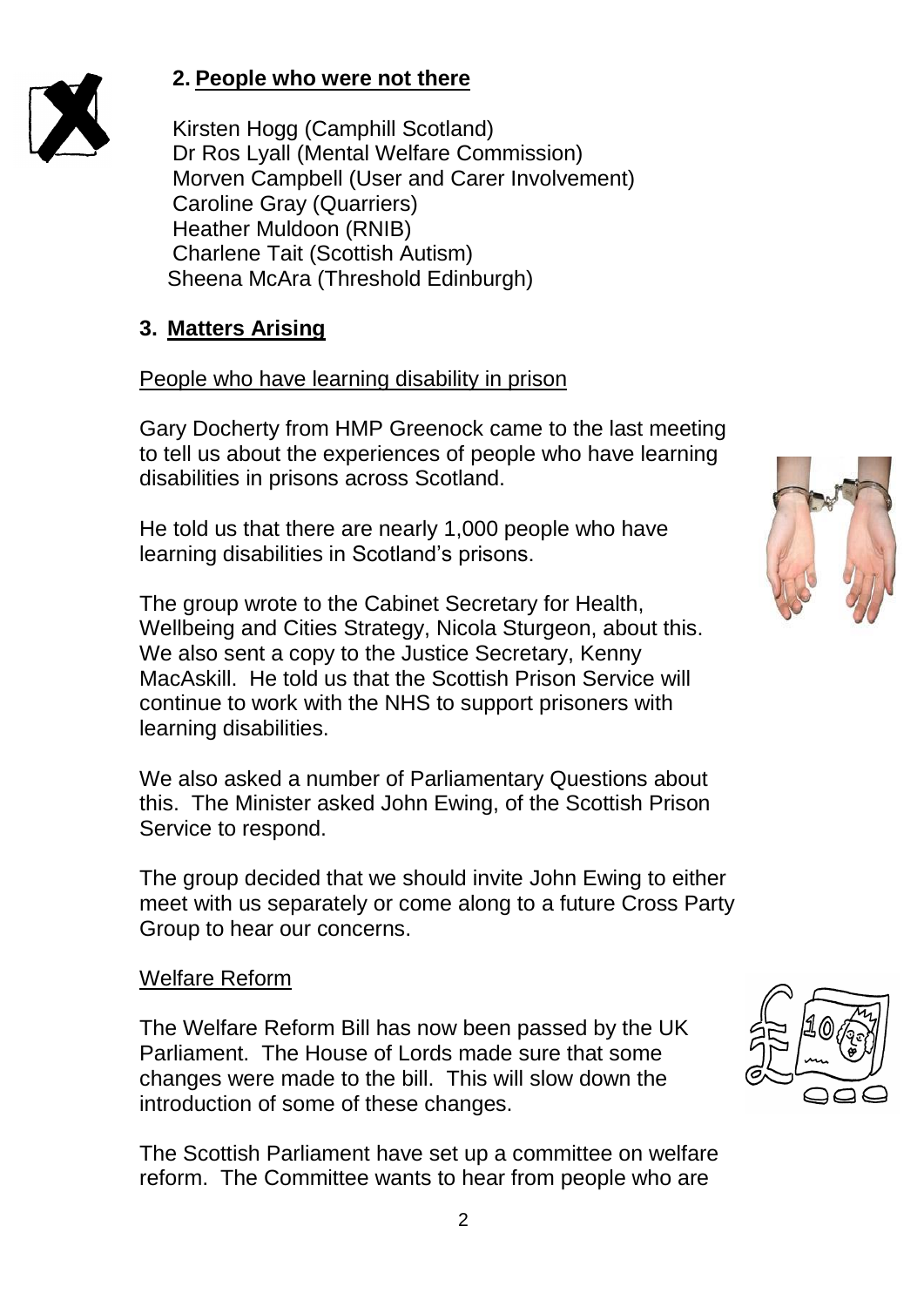affected. You can let them know your views by email at: [welfarereform-yoursay@scottish.parliament.uk](mailto:welfarereform-yoursay@scottish.parliament.uk)

The group agreed to write to the Welfare Reform Committee about these changes. Our letter will say what they could mean for people who have learning disabilities. Andrew will ask everyone on the group to send us anything they would like to be in the letter.

## **4. Further Education**

Andy Miller from the Scottish Consortium for Learning Disability (SCLD) gave a presentation on how changes in colleges are affecting people who have learning disabilities.

Further education can help people who have learning disabilities into work. It can also help them to get independent living skills. But many people don't get the choices they would like.

Michael McEwan from SCLD said that when he went to college he didn't know about the different choices that were available. Even though he lived in Barrhead, he moved from his school in Glasgow to Motherwell College. This meant he had to travel a long way every day.

Last year, SCLD did some research on this issue. They spoke to 17 of the 42 colleges in Scotland. In these colleges there had been a 34% cut in part time places for people who have learning disabilities and 3% increase in full time places.

People who have learning disabilities find it hard to get jobs. Losing the opportunity to learn may mean that this becomes even less likely. If people have to stay at home it may mean that Social Work Departments and parents and carers will be under more pressure.

The Scottish Government has said every 16 to 19 year old will be able to go to college if they like. Many people are worried that this might mean older people who have learning disabilities will lose their courses because they are not recognised.

SCLD would like to see the young adults having more targeted education opportunities that help them progress with links to employability. An increased emphasis on employability and

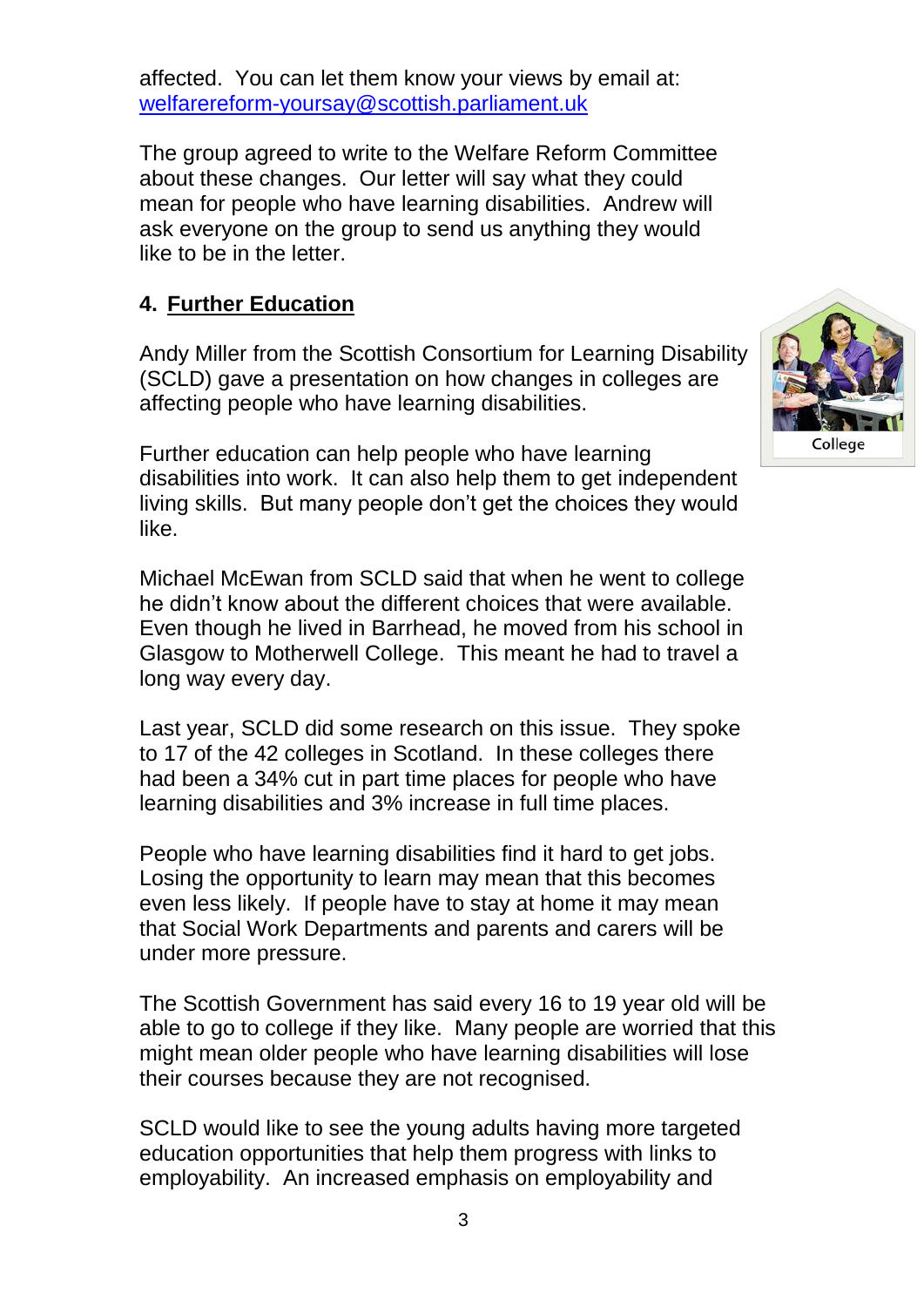progression should also benefit people who have learning disabilities.

Jamie Rutherford from ENABLE Scotland talked about a project that has been successful at helping people move from college to employment or training. Transitions Co-ordinators are based in 5 colleges across Scotland. They get to know the person and make sure they can progress. Since 2009, they have worked with 300 people and found jobs for 60 people and vocational training for another 100 people.

Norma and Andy said that Project Search was another good example of a project that helps people from colleges into employment.

Joan McAlpine said that she had raised some of these concerns with the Cabinet Secretary for Education and Lifelong Learning, Mike Russell MSP. He said that they were committed to protecting nonrecognised qualifications that help people progress into higher learning and employment. Joan said she would send the Cabinet Secretary's letter on for distribution to the group.



Jamie said that there were many people waiting until very late to find out what was happening to their course last year. This might happen again because the Scottish Funding Council has yet to make a clear decision on how funding for courses will be made available for next year.

Sofi said there may be an age discrimination case for people who have learning disabilities who are over 25. Loretto said that very few people with profound and multiple disabilities go to college. Physical access to colleges can be a barrier. The University of Dundee is developing some materials that show how more people can learn and achieve.

Jackie thanked everyone for their input into the discussion. Jackie Baillie and Jim Eadie will be meeting the Cabinet Secretary for Education and Lifelong Learning, Mike Russell MSP, at the end of March. They hope to directly raise these issues then.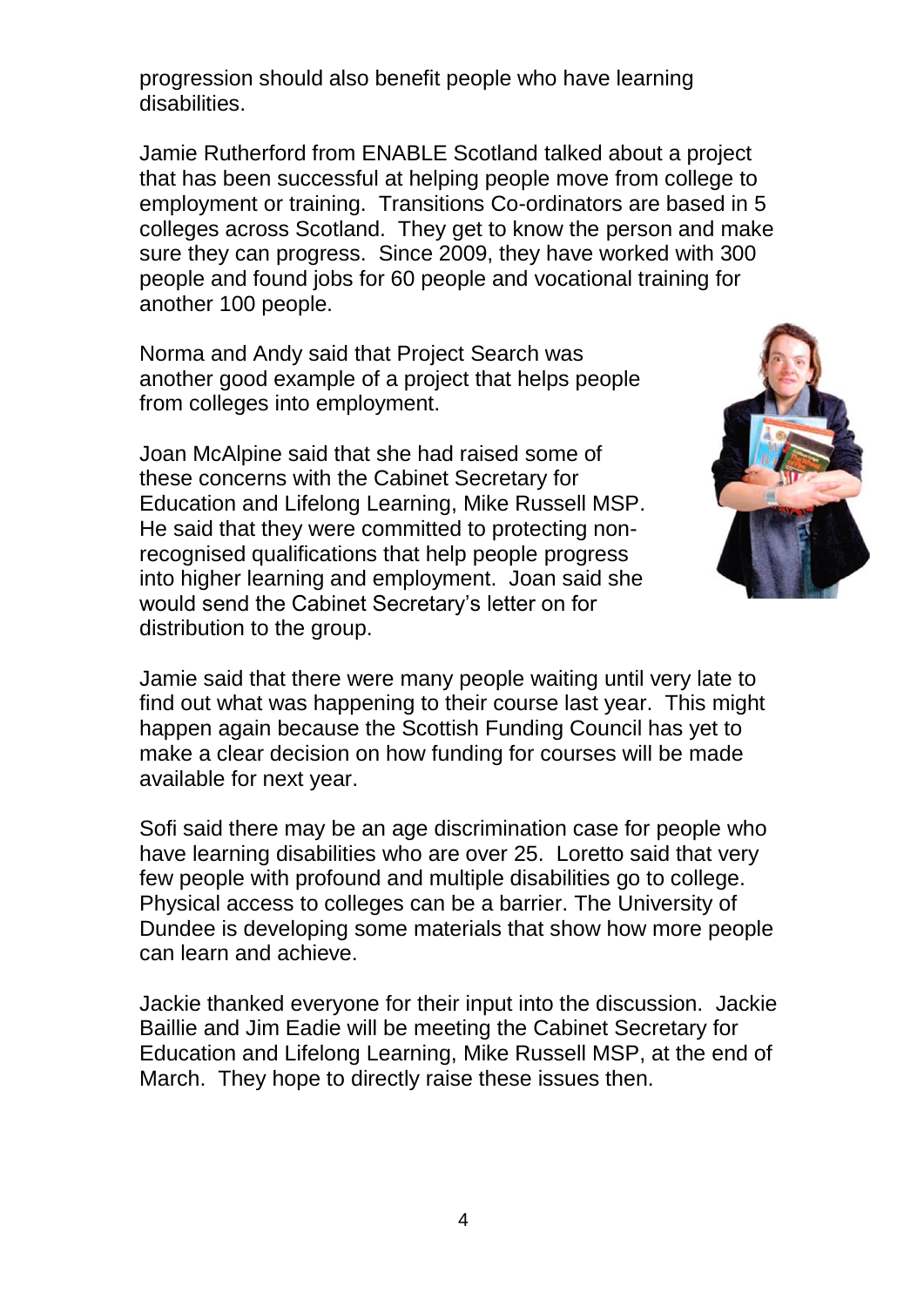# **5. Visual Impairment and Learning Disability**

Ann-Marie Boyd of RNIB told the group about research that they have been doing about people who have learning disabilities and sight problems.

They have found that people with learning disabilities are 10 times more likely to have serious sight problems than other people. People with severe or profound learning disabilities are most likely to have sight problems.



supporting blind and partially sighted people

People who have learning disabilities may not know they have a sight problem and may not be able to tell people. Parents and carers might think the person with a learning disability can see perfectly well.

There are lots of things that can be done to help people if they have sight problems. It is very important that regular eye tests are carried out. You can also have changes made to your house.

Faye asked how people could benefit from this service. Ann-Marie said that people could contact her by email at: [Ann-Marie.Boyd@rnib.org.uk](mailto:Ann-Marie.Boyd@rnib.org.uk)

The group agreed to write to both the Scottish Government and Optometry Scotland about the findings of the research. We will share their responses with the group.

David said that he and Sally Ann had been at a recent meeting of the All Party Group on Learning Disability in London. They had also discussed this issue.

## **6. Festival of Politics**

The Scottish Parliament are looking for ideas for the Festival of Politics in August 2012.

We have held successful events at the Festival before. In 2008 we talked about older carers. In 2009 we talked about the journey of social care. In 2010 we talked about transitions.



The theme for this year is "creativity". We have been asked to put an idea forward. There is no guarantee that the event will happen.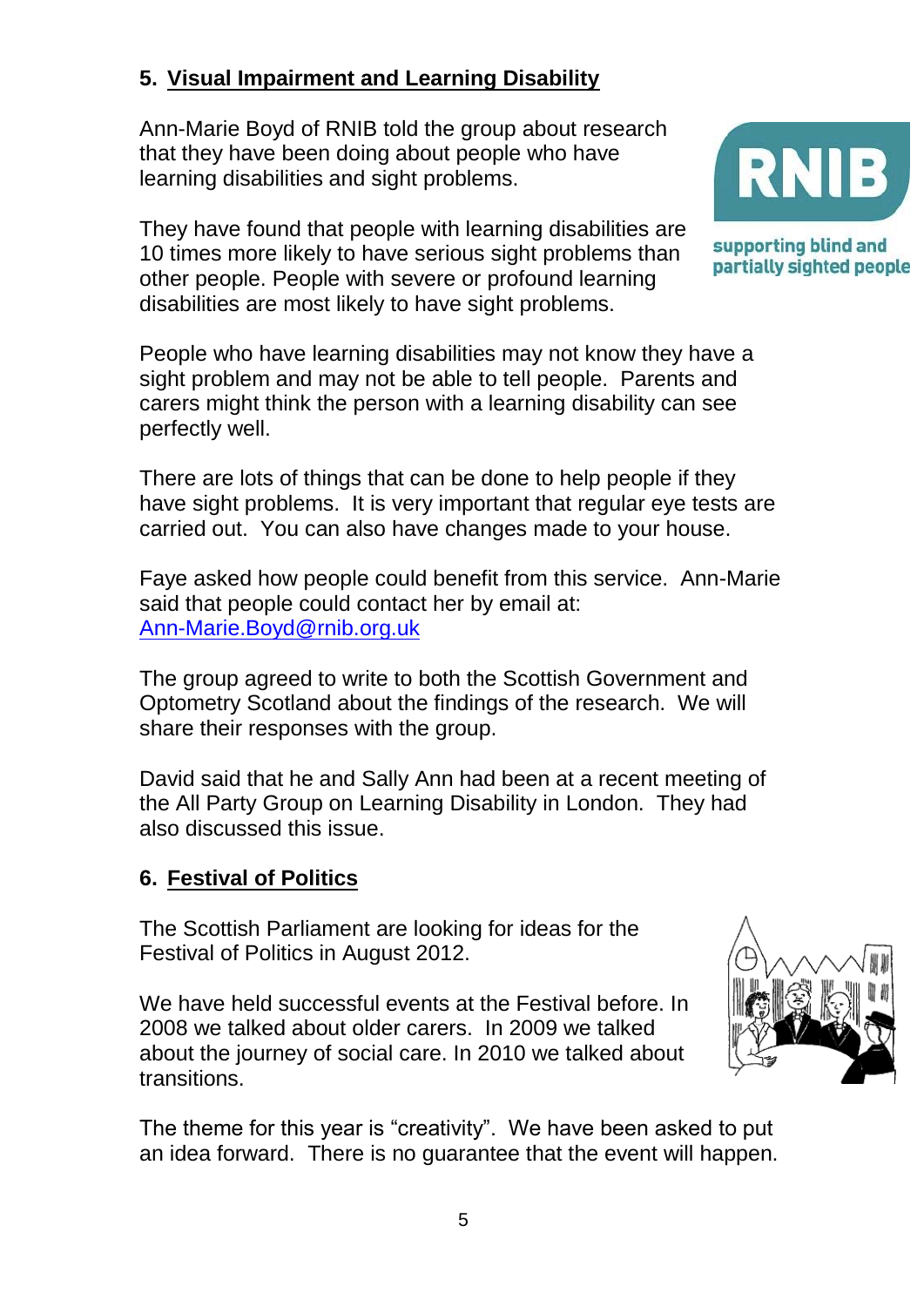The group suggested that we might want to do something about benefit changes, self-directed support and using budgets in a creative way.

We agreed to suggest an event about financial support and how you can be creative.

Ian and Sofi agreed to be part of a group that would think about the idea in more detail. Andrew will email out and see if anyone else wants to be involved in this group.

# **7. Anything Else?**

### Powers of Attorney

Ian Cairns from the Mental Welfare Commission told the group about a new report they had written. The report is about Mr and Mrs D, who have learning disabilities. They faced years of mistreatment because their local authority failed to intervene to protect them from a family member.

Mr D's brother had control over their welfare and finances. Although there was evidence that they were being treated badly, the council did not act.

Lots of local authorities are encouraging people to take out financial guardianship for Self-Directed Support.

The Mental Welfare Commission investigated and suggested that changes should be made. They will be checking whether these changes are being made.

Jackie has asked a number of Parliamentary Questions about this issue. Jackie invited Ian to come back to a future meeting of the group to let us know how things are going.

#### Forced Marriage

Sofi said that a new piece of legislation about forced marriages had become law. The Forced Marriage (Protection and Jurisdiction) (Scotland) Act 2011 mentions people who have learning disabilities.